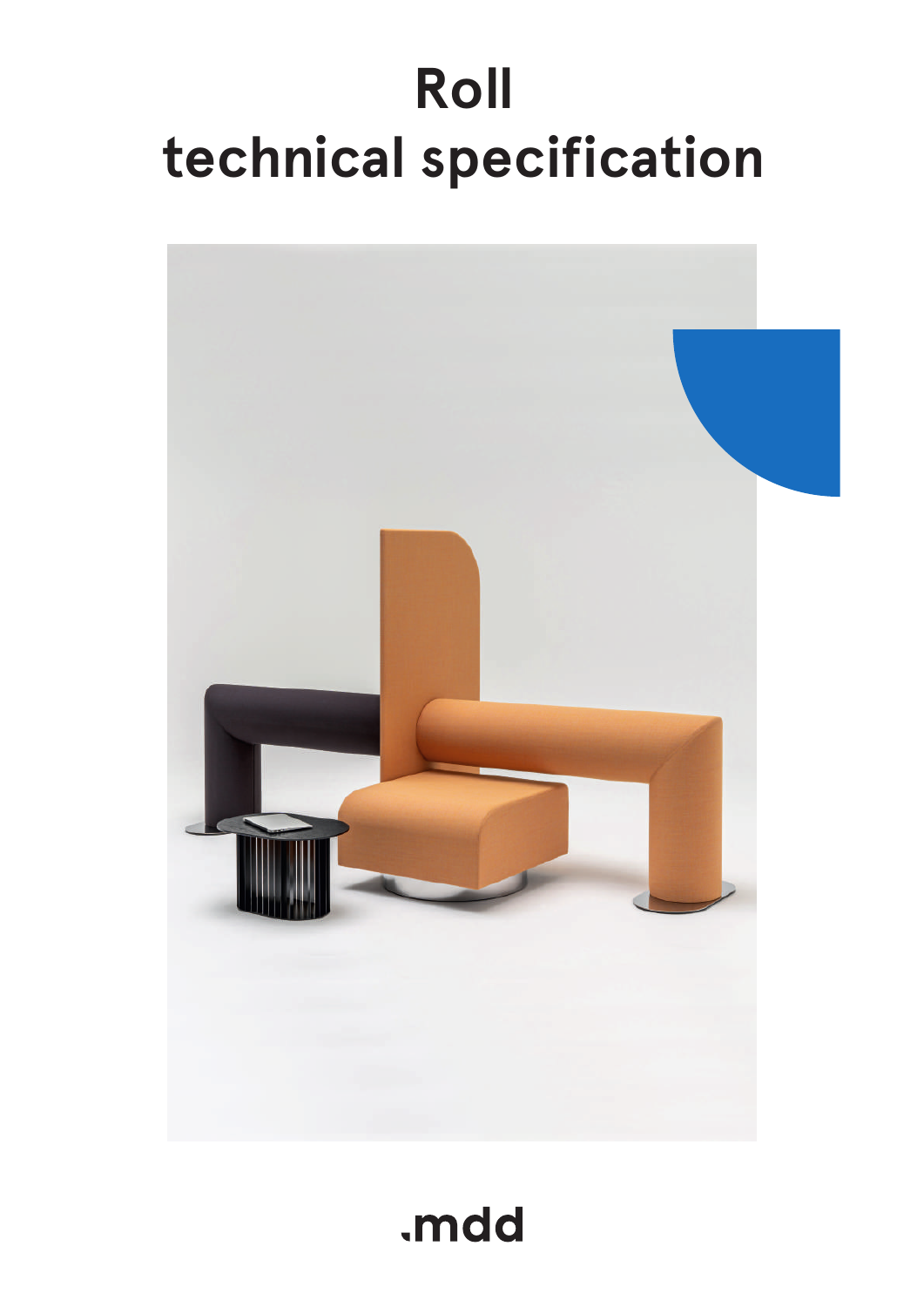# **.mdd has a leading position among manufacturers of office furniture with many awards that prove quality and continuously increase demand for it`s products.**

The realities of today`s market require constant quality improvement at all levels of modern organization. This applies in particular to customer service, marketing, quality of products and also to quality of processes within the company. Partnership relations among employees and with business partners form a base of economic growth and success of the company.

Constant investments in innovative machinery park, optimization of managment systems and an expansion of production halls allow to minimize the lead times for the product of the highest quality.

# **More than twenty years of experience in office furniture industry come with reference from a long list of companies and institutions to show their appreciation for an efficient and comprehensive service. .mdd is higly aware of the environment.**

Being located in the forest region with lake by it1s side, .mdd takes the nature seriously and invests constantly in a modern and energy-efficient solutions to preserve the local life. Company puts emphasis on waste segregation and recycling. .mdd has been awarded for the exceptional care and involvement in waste disposal. All materials used are environmentally friendly and enjoy a high 95 % rate of being recycled.



# **General informations:**

#### **Warranty :**

.mdd products - **5 years**. Electrical components and fabric - **2 years**.

# **Certyficate - MFC:**



#### **Certyficate - fabric:**



**Assembly:** product delivered in separate elements

**Packing:** cardboard

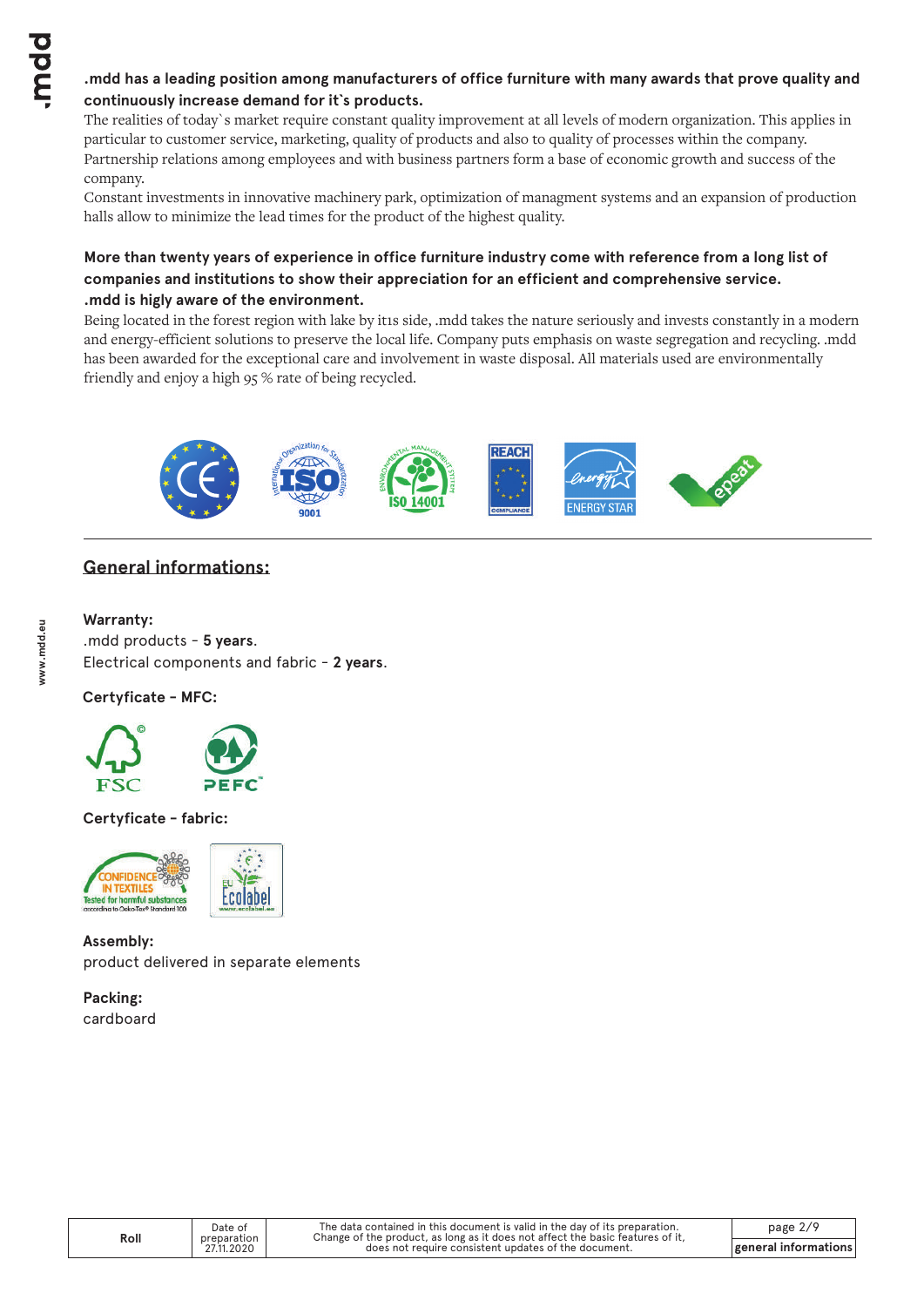#### **Technical specification**

#### **1. Base:**

- outer layer polished stainless steel 3 mm thick
- inner layer powder-coated metal 5 mm thick, colour: black + self-adhesive bumpers
- **2. Backrest** hardwearing solid cardboard core, Ø264 mm, cut foam, density of 30 kg/m3, upholstered
- **3. Screens** chipboard 22 mm, upholstered
- **4. Stool** chipboard 18 mm, cut foam, density of 30kg/m3, upholstered
- **5. Polypropylene feet -** colour: black
- **6. Kick plate polished stainless steel**
- **7. Worktop** MDF + veneer, 8 mm
- **8. Base** sheet metal, powder coated steel
- **9. OPTION WITH EXTRA CHARGE** Mediabox M07 colour: black, white; 230V + 1 x USB charger + 1 x Rj45



- max. obciążenie - 120 kg

|      | Date of                   |
|------|---------------------------|
| Roll | preparation<br>27.11.2020 |
|      |                           |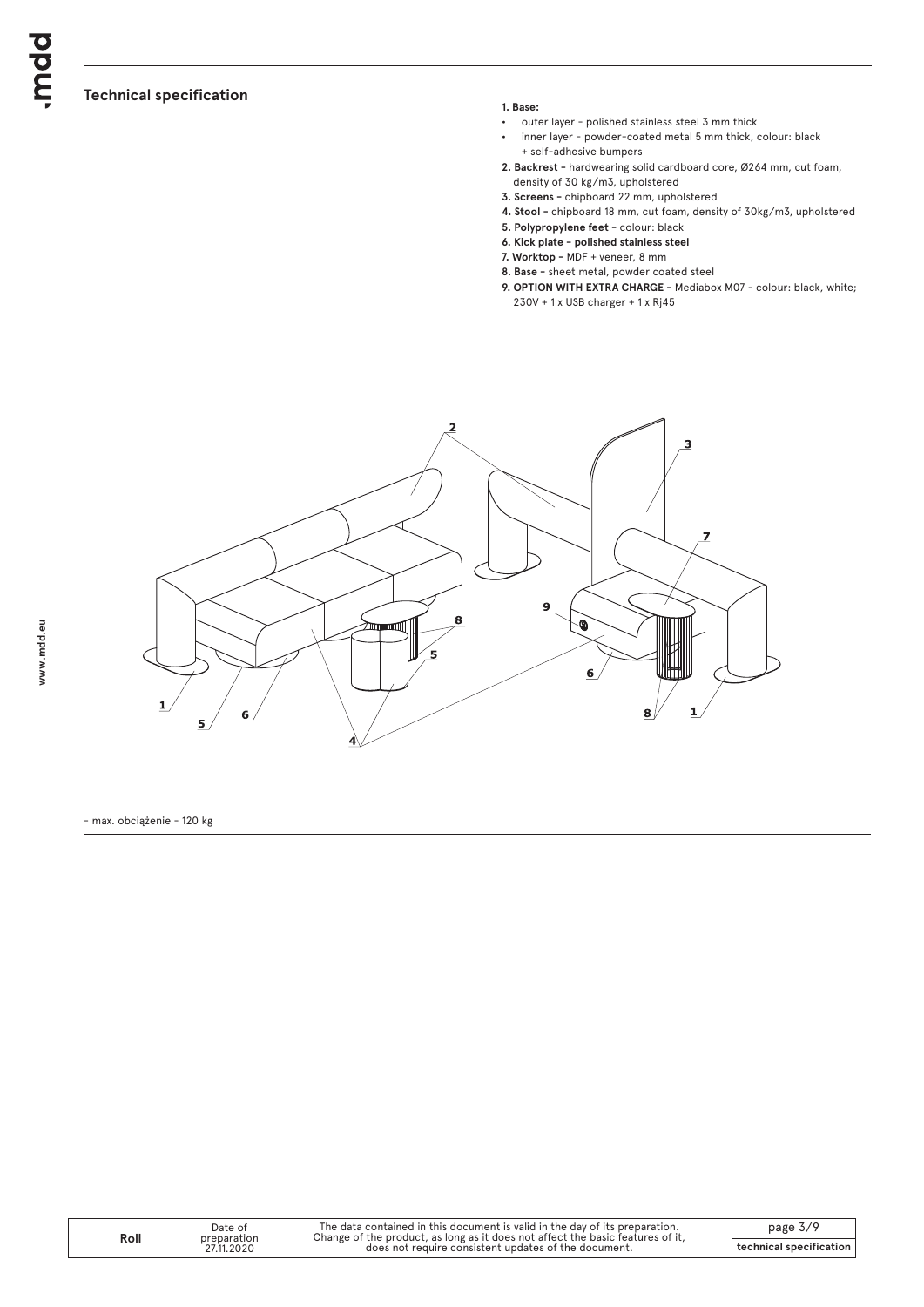bpur.



| Roll | Date of<br>preparation | The data contained in this document is valid in the day of its preparation.<br>Change of the product, as long as it does not affect the basic features of it, | page $4/9$      |
|------|------------------------|---------------------------------------------------------------------------------------------------------------------------------------------------------------|-----------------|
|      | 27.11.2020             | does not require consistent updates of the document.                                                                                                          | dimensions (mm) |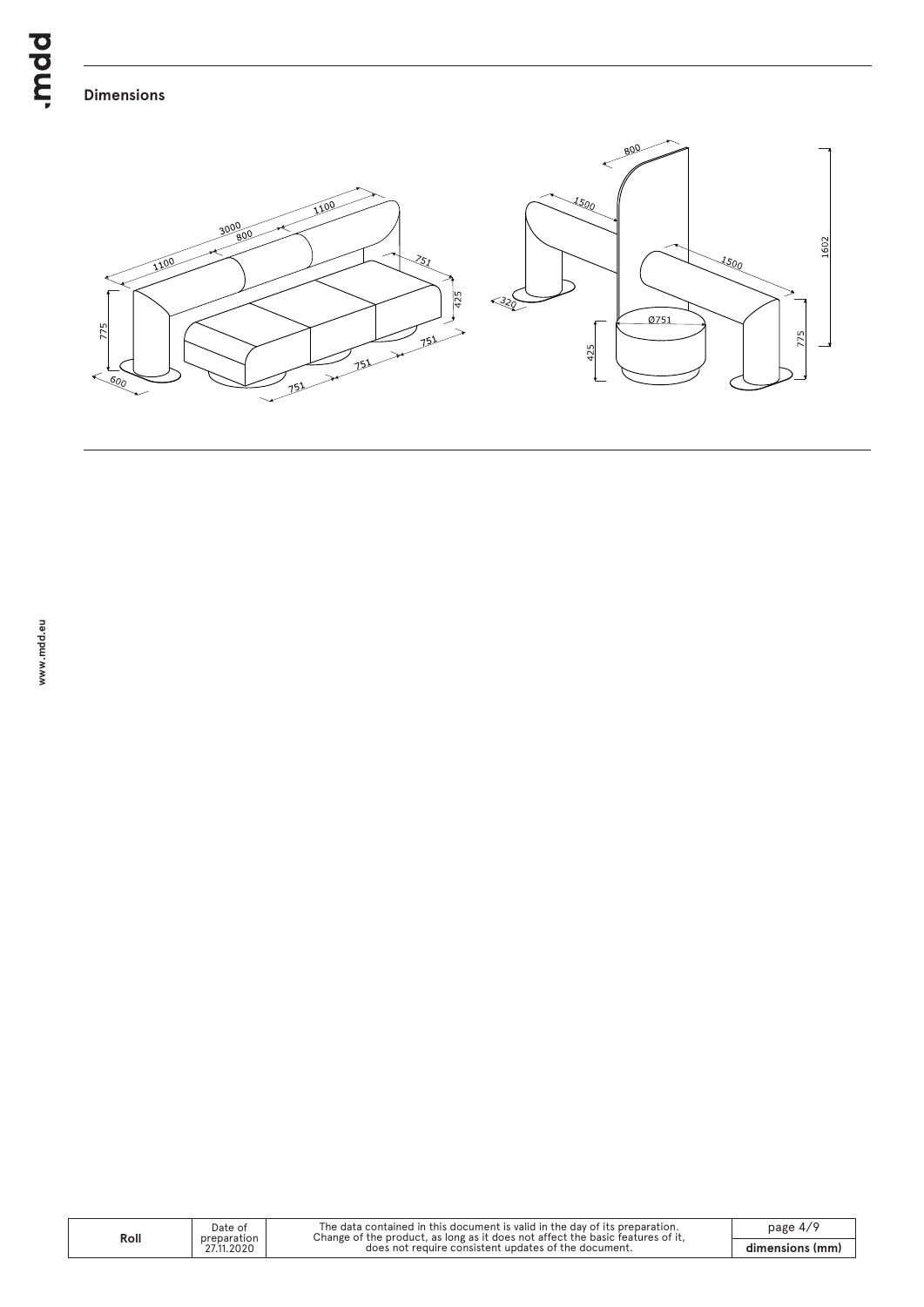bpur.

# **Seat \***







38.4 kg 3000 / 600 / 775



**RL02 RL03 RL04L** 38 kg  $2200 / 600 / 775$ 



50.2 kg 1522 / 800 / 1602



50.2 kg **RL04P RL05**<br>1522/800/1602 **RL05**<br>3022/800/1602 1522 / 800 / 1602



59.4 kg

#### **Pouf \***

28 kg **RLP01** 751 / 751 / 426



**RLP02 RLP03** 28 kg 751 / 751 / 426



20 kg 751 / 751 / 426



**RLP04** 458 / 308 / 426 8 kg

#### **Table \***



 $20 \text{ kg}$ **RLS01** 600 / 400 / 350



**RLS02** 20 kg 600 / 400 / 650

\* dimensions expressed in millimeters: width x depth x height

| Roll | Date of<br>preparation | The data contained in this document is valid in the day of its preparation.<br>Change of the product, as long as it does not affect the basic features of it, | page 5/9 |
|------|------------------------|---------------------------------------------------------------------------------------------------------------------------------------------------------------|----------|
|      | 27.11.2020             | does not require consistent updates of the document.                                                                                                          | product: |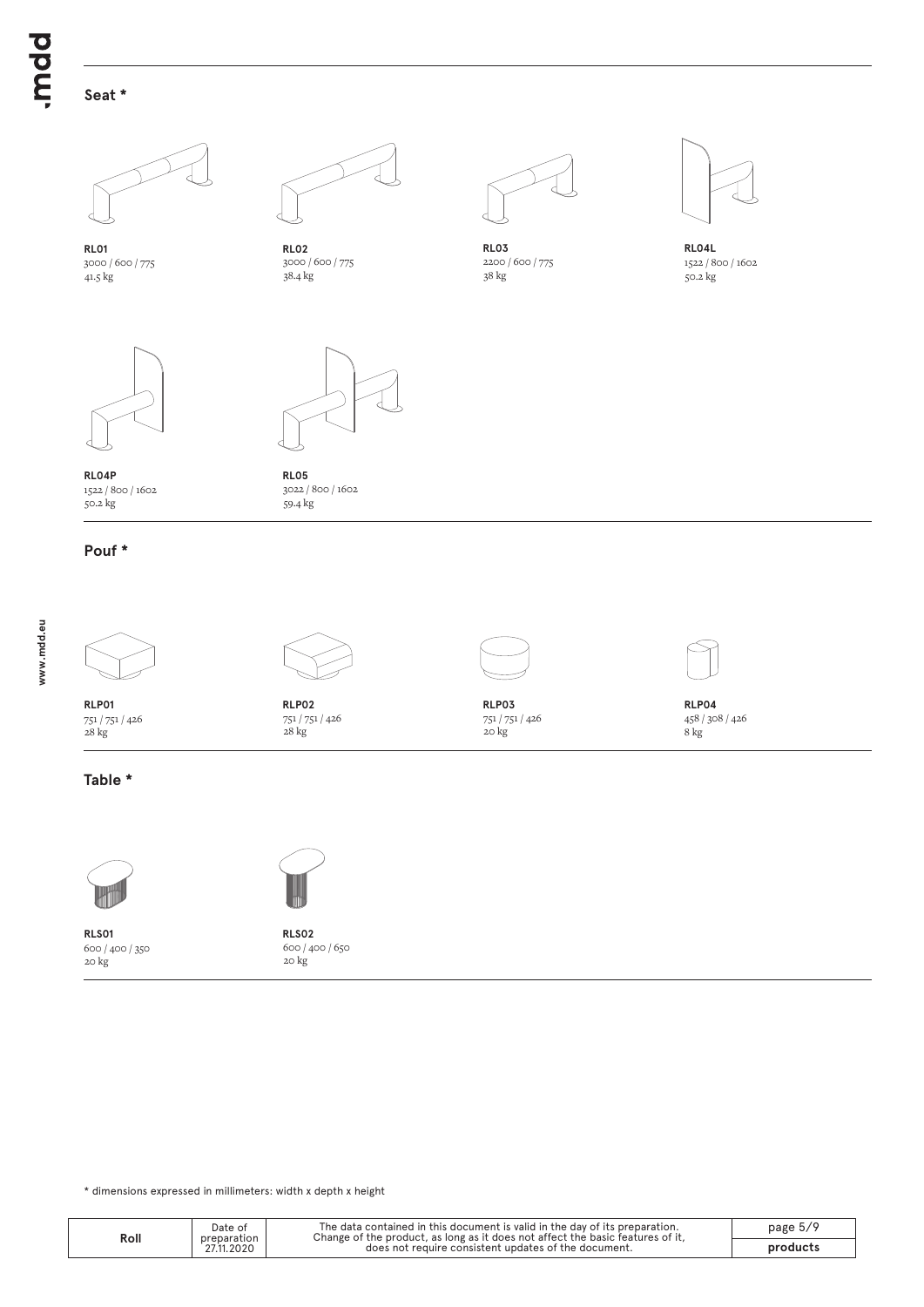# **Back, screen, seat - Fabric Medley - second price group**

|                       |                        |               |               | <b>Technical data:</b>                                                                      |                                                                                                                                      |
|-----------------------|------------------------|---------------|---------------|---------------------------------------------------------------------------------------------|--------------------------------------------------------------------------------------------------------------------------------------|
| M-68005 Dark<br>olive | M-68002 Light<br>olive | M-68115 Green | M-61002 Beige | Material<br><b>Fabric weight</b><br>Abrasion resistance rubs<br><b>Pilling resistance</b>   | polyester 100%<br>510 g/lm (16.45 oz/lin.yd.)<br>BS EN ISO 12947-2, 75,000 cykli Martindale<br>scale 1-5, max, 5, EN ISO 12945-2 (4) |
| M-67053 Navy<br>blue  | M-67006 Light<br>blue  | M-66008 Grey  | M-64019 Red   | Colour fastness to light<br>Colour fastness to rubbing<br>Acoustic test sound<br>absorption | scale 1-8, max. 8, EN ISO 105-B02 (5-7)<br>scale 1-5, max, 5, EN ISO 105x12<br>(wet/dry (4-5/4-5)<br>ISO 354                         |
| M-63064 Pink          | M-60999 Black          |               |               | <b>Flammability</b>                                                                         | BS EN 1021-1 (cigarette)<br><b>BS 476 Part 7, Class 2</b><br>Class Uno UNI 9174 - UNI 8457<br>CA TB 117-2013<br>ASTM E 84 Class I    |

#### **Back, screen, seat - Fabric Atlantic\* - second price group**

| A-67043 Dark<br>turquoise | A-67030<br>Aquamarine | A-60141 Light<br>grey | A-60011 Grey | <b>Technical data:</b><br>Material<br><b>Fabric weight</b><br>Abrasion resistance rubs              | polyester 100%<br>530 g/lm (17.09 oz/lin.yd.)<br>BS EN ISO 12947-2, 110,000 Martindale cycles                                                                             |
|---------------------------|-----------------------|-----------------------|--------------|-----------------------------------------------------------------------------------------------------|---------------------------------------------------------------------------------------------------------------------------------------------------------------------------|
| A-66064 Navy<br>blue      | A-65037 Violet        | A-62048 Olive         | A-64089 Red  | <b>Pilling resistance</b><br>Colour fastness to light<br>Colour fastness to rubbing<br>Flammability | scale 1-5, max. 5, EN ISO 12945-2 (4-5)<br>scale 1-8, max. 8, EN ISO 105-B02 (5-7)<br>scale 1-5, max. 5, EN ISO 105x12<br>(wet/dry<br>CA TB 117-2013<br>ASTM E 84 Class I |
| A-61078 Beige             | A-60025<br>Graphite   |                       |              |                                                                                                     | BS EN 1021-2 (match)<br>BS EN 1021-1 (cigarette)                                                                                                                          |

#### **Back, screen, seat - Fabric Vita - second price group**

|                 |                 |                |           | <b>Technical data:</b>                                 |                                                                  |
|-----------------|-----------------|----------------|-----------|--------------------------------------------------------|------------------------------------------------------------------|
|                 |                 |                |           | Material                                               | Surface: 98,5% PVC, 1,5% PU                                      |
| V-01 Light grey | V-02 Beige      | V-03 Yellow    | V-04 Grey |                                                        | Substrate: 50% poliester, 50% Cotton                             |
|                 |                 |                |           | Fabric weight<br>Abrasion resistance rubs              | 850g/m2 ± 10% (1190G/lin. m ± 10%)                               |
|                 |                 |                |           |                                                        | BS EN ISO 5470-2, 100,000 Martindale cycles<br>6 (ISO 105 - B02) |
|                 |                 |                |           | Colour fastness to light<br>Colour fastness to rubbing | wet: 4, dry: 4 (ISO 105 - X12)                                   |
|                 |                 |                |           | Flammability                                           | BS EN 1021 - (cigarette)                                         |
| V-05 Orange     | V-06 Green      | V-07 Dark grey | V-08 Red  |                                                        | BS EN 1021 - 2 (match)                                           |
|                 |                 |                |           |                                                        | BS 5852 - (Ignition Source 5)                                    |
|                 |                 |                |           |                                                        | BS 7176 - (Medium Hazard)                                        |
|                 |                 |                |           | <b>Flexes</b>                                          | BS EN ISO 7854 - Method B.                                       |
|                 |                 |                |           |                                                        | 400.000 Flexing cycles                                           |
| V-15 Violett    | V-18 Aquamarine | V-19 Blue      | V-20 Pink | Anti-microblal / Anti-fungal                           | AATCC 147                                                        |
|                 |                 |                |           |                                                        |                                                                  |
| V-23 Plum       | V-12 Black      |                |           |                                                        |                                                                  |

**\*** There is a possibility of ordering the product in full colour spectrum of Atlantic range, as per Gabriel's pattern book, within 8 weeks

**www.mdd.eu**

Date of preparation 27.11.2020

The data contained in this document is valid in the day of its preparation.<br>
Change of the product, as long as it does not affect the basic features of it,<br>
does not require consistent updates of the document.<br> **colours** 

page 6/9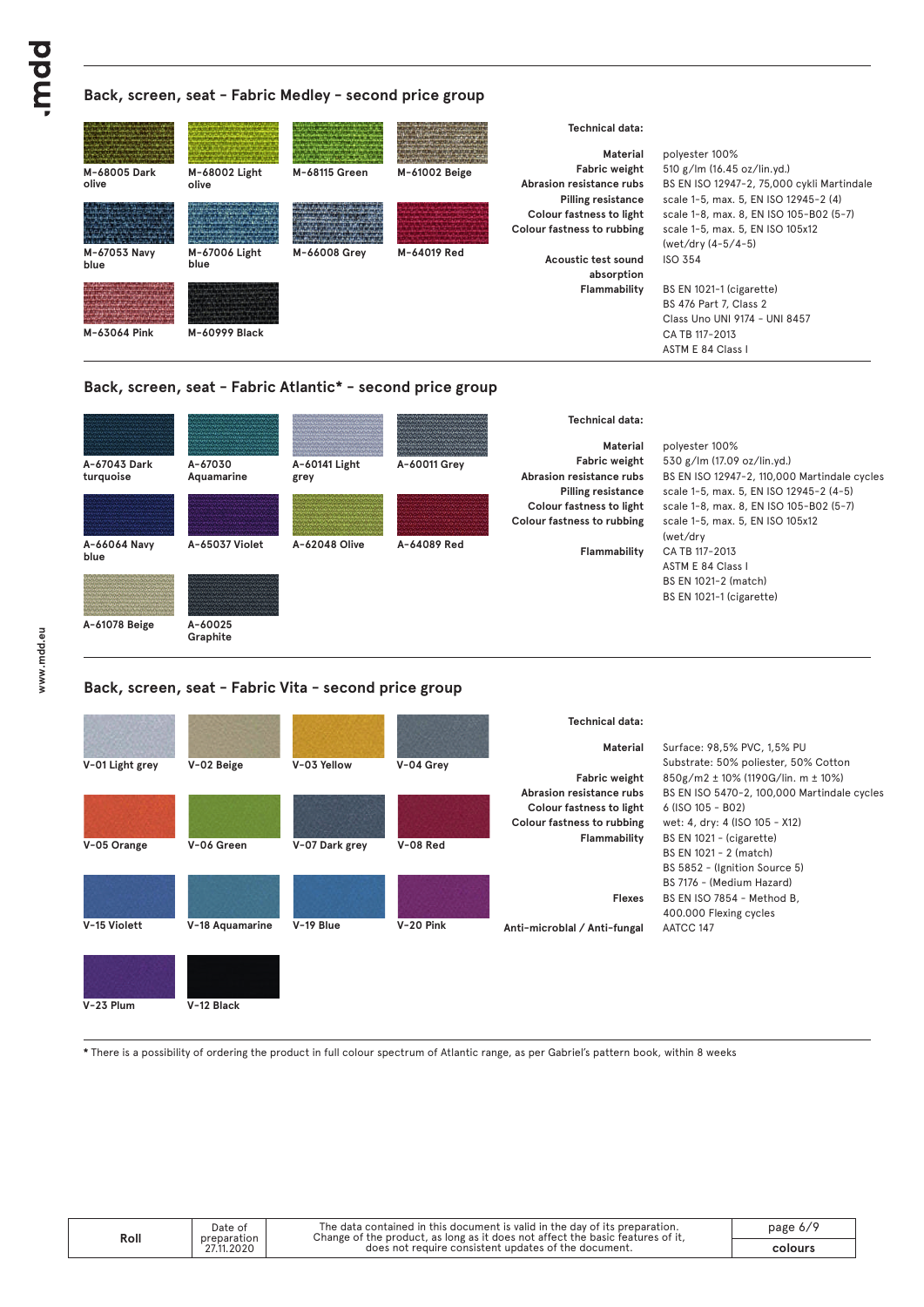#### **Back, screen, seat - Fabric River - second price group**



#### **Back, screen, seat - Fabric Xtreme - third price group**



#### **Back, screen, seat - Fabric Synergy - third price group**

| LDS08 Grey<br>melange      | LDS20 Light<br>grey | <b>LDS27 Black</b> | LDS29 Dark<br>grey    | <b>Technical data:</b><br>Material<br><b>Fabric weight</b><br>Abrasion resistance rubs | 95% Virgin Wool, 5% Poliamid<br>400g/m2 ±5% (560 g/lin.m ±5%)<br>Independently certified                                                                            |
|----------------------------|---------------------|--------------------|-----------------------|----------------------------------------------------------------------------------------|---------------------------------------------------------------------------------------------------------------------------------------------------------------------|
| <b>LDS50 Dark</b><br>green | LDS53 Green         | LDS57 Turquoise    | LDS60 Bottle<br>green | Colour fastness to light<br>Colour fastness to rubbing<br>Flammability                 | $\geq$ 100,000 Martindale cycles<br>5 (ISO 105 - B02)<br>ISO 105 - X12 - wet: 4, dry: 4<br>EN $1021 - 1$ (cigarette,<br>EN 1021 - 2 (match),<br>BS 7176 Low Hazard. |
| LDS61 Plum                 | LDS69 Navy blue     | LDS84 Orange       | LDS86 Red             |                                                                                        | <b>UNI 9175 Classe 1 IM.</b><br>ÖNORM B 3825 & A 3800-1                                                                                                             |
| LDS88 Aubergine            | <b>LDS85 Coral</b>  | LDS19 Beige        | <b>LDS79 Brown</b>    |                                                                                        |                                                                                                                                                                     |

**LDS44 Yellow**

| Roll | The data contained in this document is valid in the day of its preparation.<br>Date of<br>Change of the product, as long as it does not affect the basic features of it,<br>preparation | page 7/ <sup>r</sup>                                 |         |
|------|-----------------------------------------------------------------------------------------------------------------------------------------------------------------------------------------|------------------------------------------------------|---------|
|      | 27.11.2020                                                                                                                                                                              | does not require consistent updates of the document. | colours |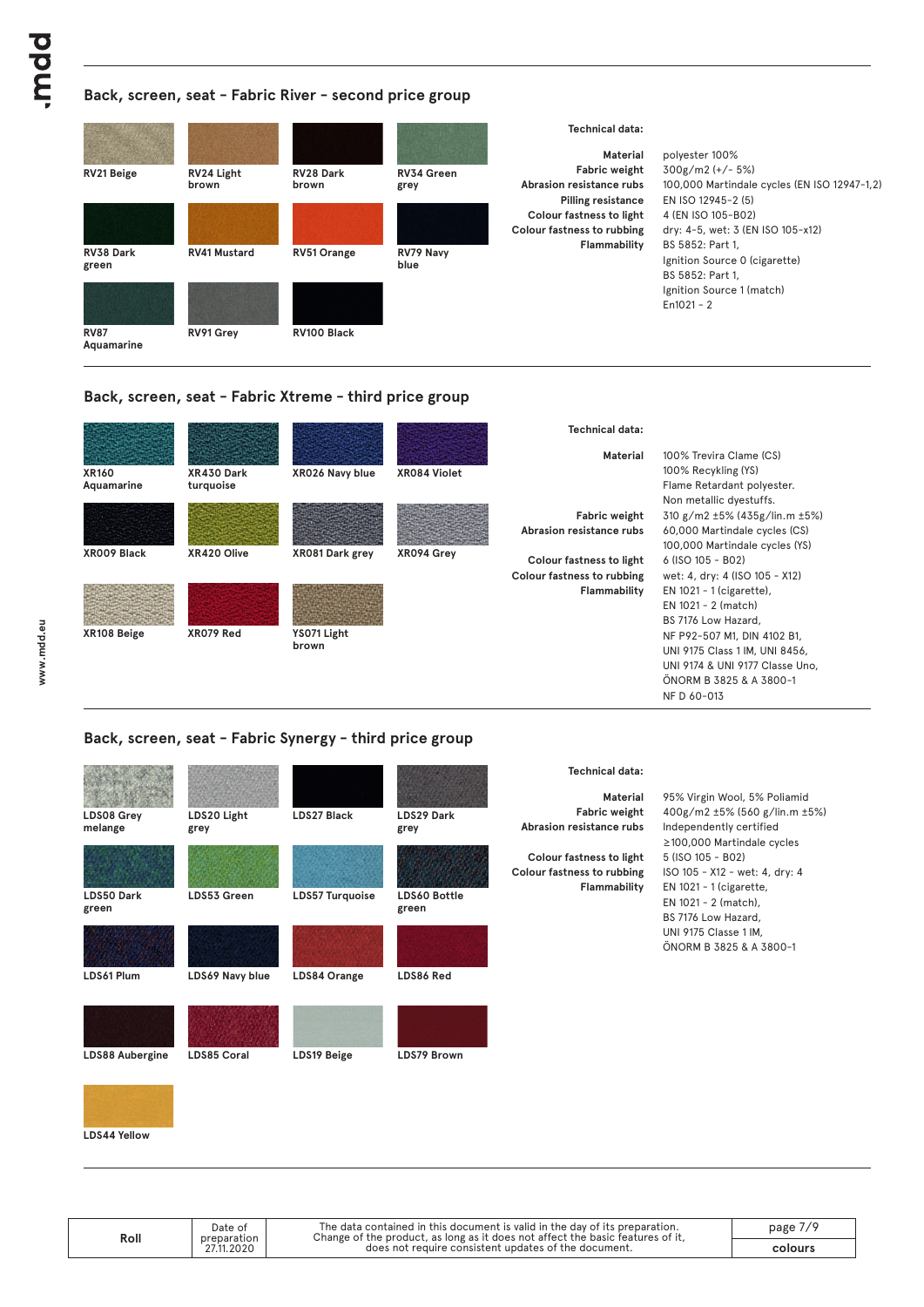#### **Back, screen, seat - Fabric Silvertex - third price group**

| Technical data: |  |
|-----------------|--|
|                 |  |

| There is a possibility of ordering the product in full<br>colour spectrum of Silvertex range, as per<br>Spradling's pattern book, within 15 working days. | Material<br><b>Fabric weight</b><br>Abrasion resistance<br>UV-resistance<br><b>Cold Crack resistance</b><br><b>Flame retardancy</b><br>Antimicrobial | Topcoat: 100% Vinyl<br>Backing: 100% Polyesterr Hi-Loft <sup>2™</sup><br>685 gr/m2<br>>300,000 cycles Martindale<br>>= 7 (1000 hours, blue wool scale)<br>$-23^{\circ}$ C<br>NF P 92-503 / M2<br>EN 1021, Part 1&2<br>DIN 4102 B2<br>ÖNORM B 3825, Gruppe I - Schwerbrennbares<br>Verhalten<br>ÖNORM A 3800, Teil I, Qualmbildungsklasse QI<br>- schwachqualmend<br>IMO Res. MSC.307 (88) (2010 FTP Code) Annex<br>I Part 8<br>(MED) Marine Equipment Directive in its<br>current valid version<br>UNI 91 75 (1987) / UNI 9175/FAI (1994) Classe<br>I.IM (uno I EMME)<br>UNE 23.727-90 IR / M2<br>EN 71-2: 2006+AI: 2007 Safety of Toys - Part 2:<br>Flammability<br>ECE R I I 8 (replaces Directivee 95/28/EC)<br><b>FMVSS 302</b><br>FAR 25/853<br>Antifungal Protection, Antibacterial |
|-----------------------------------------------------------------------------------------------------------------------------------------------------------|------------------------------------------------------------------------------------------------------------------------------------------------------|-------------------------------------------------------------------------------------------------------------------------------------------------------------------------------------------------------------------------------------------------------------------------------------------------------------------------------------------------------------------------------------------------------------------------------------------------------------------------------------------------------------------------------------------------------------------------------------------------------------------------------------------------------------------------------------------------------------------------------------------------------------------------------------------|
|                                                                                                                                                           |                                                                                                                                                      | Protection, Antimycotic Protection                                                                                                                                                                                                                                                                                                                                                                                                                                                                                                                                                                                                                                                                                                                                                        |

#### **Back, screen, seat - Fabric Atlas - fourth price group**



#### **Back, screen, seat - Fabric Field2 - fourth price group**



**FD-693 Burgundy**

**FD-192 Black**

page 8/9 **Roll** The data contained in this document is valid in the day of its preparation. Change of the product, as long as it does not affect the basic features of it, does not require consistent updates of the document. **colours** Date of preparation 27.11.2020